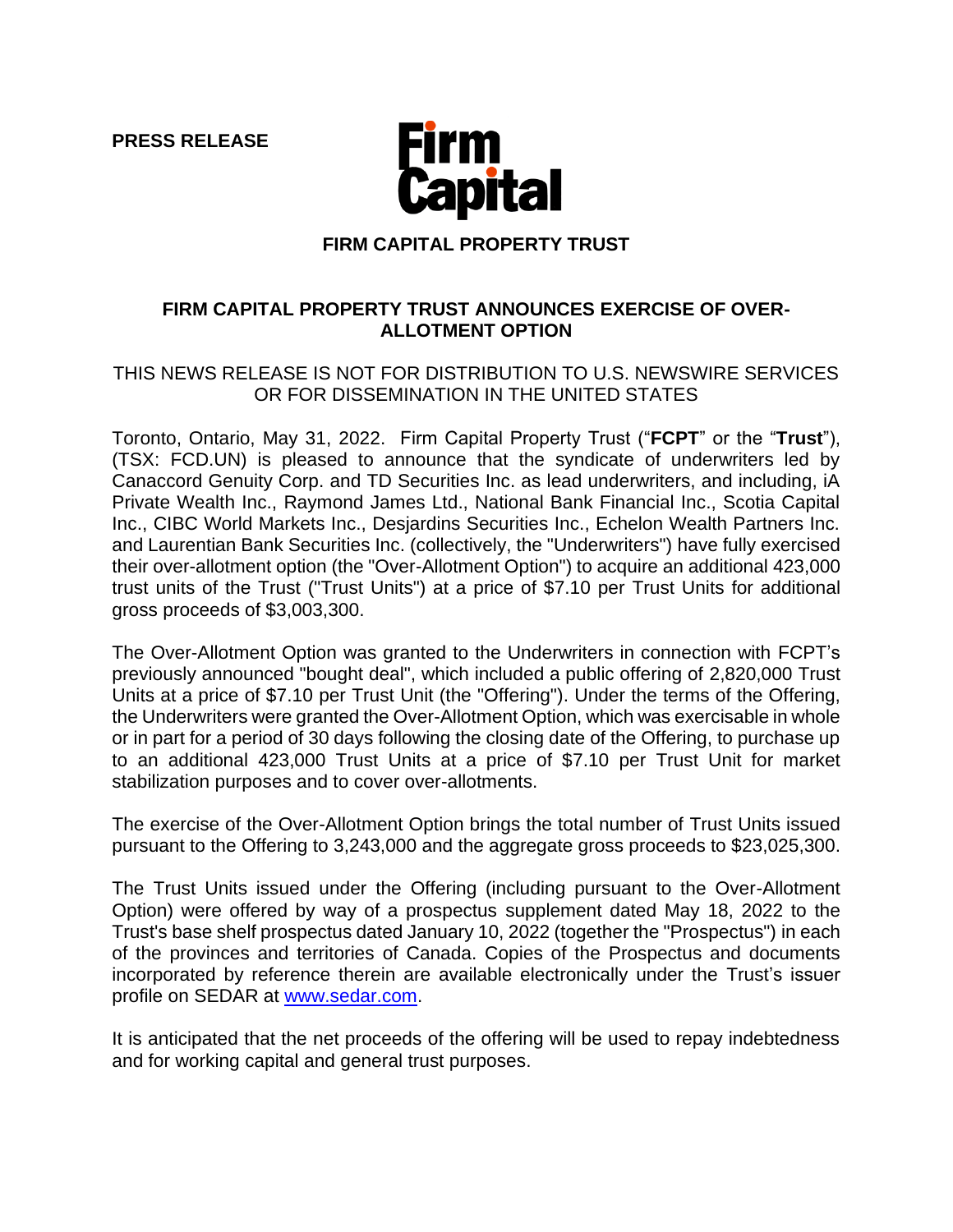The securities offered have not been registered under the U.S. Securities Act of 1933, as amended, and may not be offered or sold in the United States absent registration or an applicable exemption from the registration requirements. This press release shall not constitute an offer to sell or the solicitation of an offer to buy nor shall there be any sale of the securities in any jurisdiction in which such offer, solicitation or sale would be unlawful

# **ABOUT FIRM CAPITAL PROPERTY TRUST (TSX : FCD.UN)**

Firm Capital Property Trust is focused on creating long-term value for Unitholders, through capital preservation and disciplined investing to achieve stable distributable income. In partnership with management and industry leaders, The Trust's plan is to own as well as to co-own a diversified property portfolio of multi-residential, flex industrial, net lease convenience retail, and core service provider professional space. In addition to stand alone accretive acquisitions, the Trust will make joint acquisitions with strong financial partners and acquisitions of partial interests from existing ownership groups, in a manner that provides liquidity to those selling owners and professional management for those remaining as partners. Firm Capital Realty Partners Inc., through a structure focused on an alignment of interests with the Trust sources, syndicates and property and asset manages investments on behalf of the Trust.

## **FORWARD-LOOKING INFORMATION**

This press release contains contain forward-looking statements within the meaning of applicable securities laws including, among others, statements associated with the expected use of proceeds of the Offering, the impact of the Offering on the Trust's liquidity, the opportunities that may be available to the Trust and statements regarding the business of the Trust. In some cases, forward-looking statements can be identified by the use of words such as "may", "will", "should", "expect", "plan", "anticipate", "believe", "estimate", "predict", "potential", "continue", and by discussions of strategies that involve risks and uncertainties. The forward-looking statements are based on certain key expectations and assumptions made by the Trust. By their nature, forward-looking statements involve numerous assumptions, inherent risks and uncertainties, both general and specific, that contribute to the possibility that the predictions, forecasts, projections and various future events will not occur. Although management of the Trust believes that the expectations reflected in the forward-looking statements are reasonable, there can be no assurance that future results, levels of activity, performance or achievements will occur as anticipated. These statements are not guarantees and are based on our estimates and assumptions that are subject to risks and uncertainties, including those described in the Trust's Annual Information Form for the year ended December 31, 2021 under "Risks and Uncertainties" (a copy of which can be obtained at www.sedar.com). Neither the Trust nor any other person assumes responsibility for the accuracy and completeness of any forward-looking statements, and no one has any obligation to update or revise any forward-looking statement, whether as a result of new information, future events or such other factors which affect this information, except as required by law.

This press release shall not constitute an offer to sell or the solicitation of an offer to buy, which may be made only by means of a prospectus, nor shall there be any sale of the